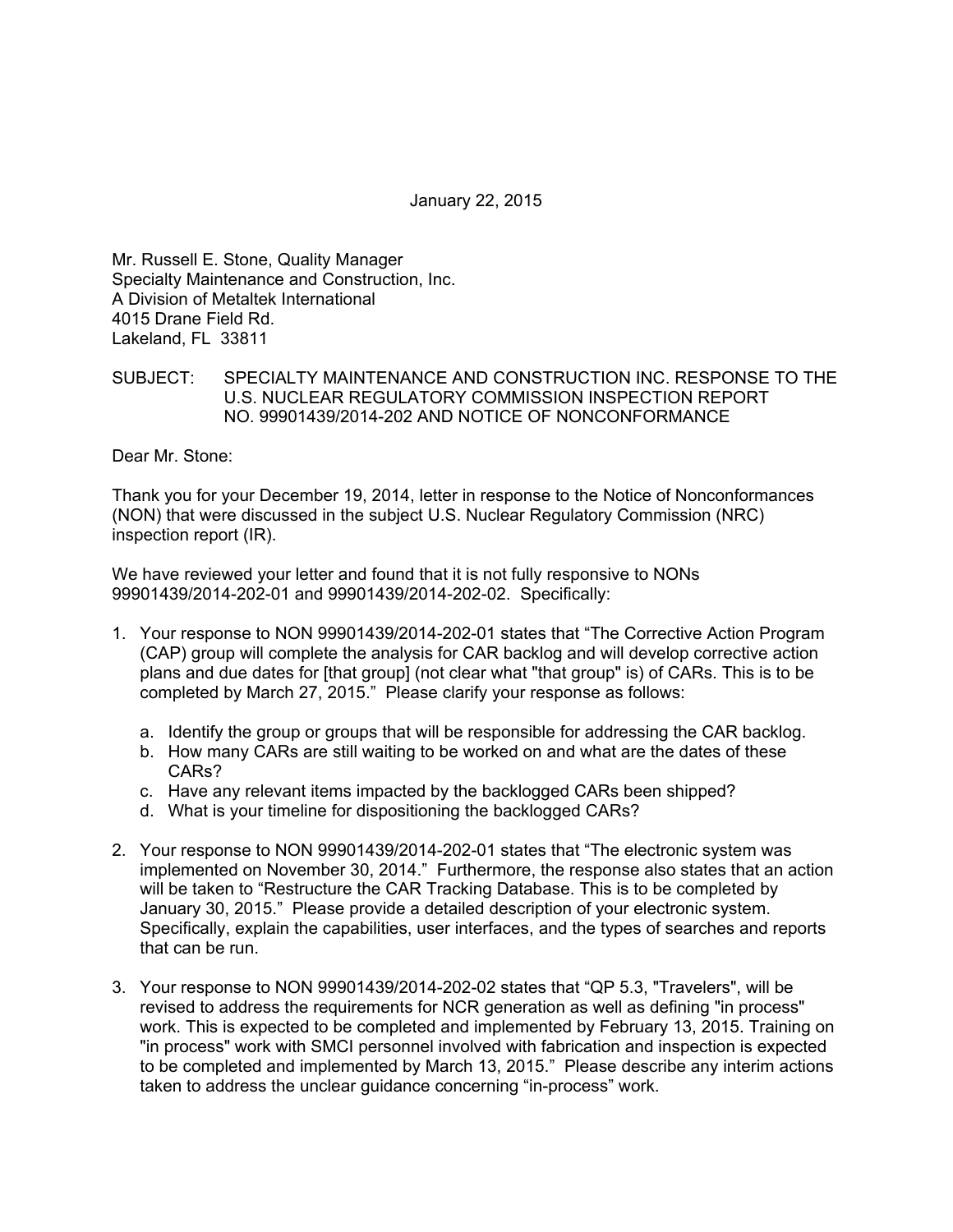### R. Stone  $-2 -$

In accordance with Title 10 of the *Code of Federal Regulations* (10 CFR) 2.390 "Public Inspections, Exemptions, Requests for Withholding," of the NRC's "Rules of Practice, "a copy of this letter, its enclosure(s), and your response will be made available electronically for public inspection in the NRC Public Document Room or from the NRC's Agencywide Documents Access and Management System, accessible from the NRC Web site at http://www.nrc.gov/reading-rm/adams.html. To the extent possible, your response should not include any personal privacy, proprietary, or safeguards information so that it can be made available to the Public without redaction. If personal privacy or proprietary information is necessary to provide an acceptable response, then please provide a bracketed copy of your response that identifies the information that should be protected and a redacted copy of your response that deletes such information. If you request that such material is withheld from public disclosure, you must specifically identify the portions of your response that you seek to have withheld and provide in detail the bases for your claim (e.g., explain why the disclosure of information will create an unwarranted invasion of personal privacy or provide the information required by 10 CFR 2.390(b) to support a request for withholding confidential commercial or financial information). If safeguards information is necessary to provide an acceptable response, please provide the level of protection described in 10 CFR 73.21 "Protection of Safeguards Information: Performance Requirements."

Please contact Mr. Yamir Diaz-Castillo at 301-415-2228, or via electronic mail at Yamir.Diaz-Castillo@nrc.gov, if you have any questions or need assistance regarding this matter.

Sincerely,

#### */RA/*

Edward H. Roach, Chief Mechanical Vendor Inspection Branch Division of Construction Inspection and Operational Programs Office of New Reactors

Docket No.: 99901439